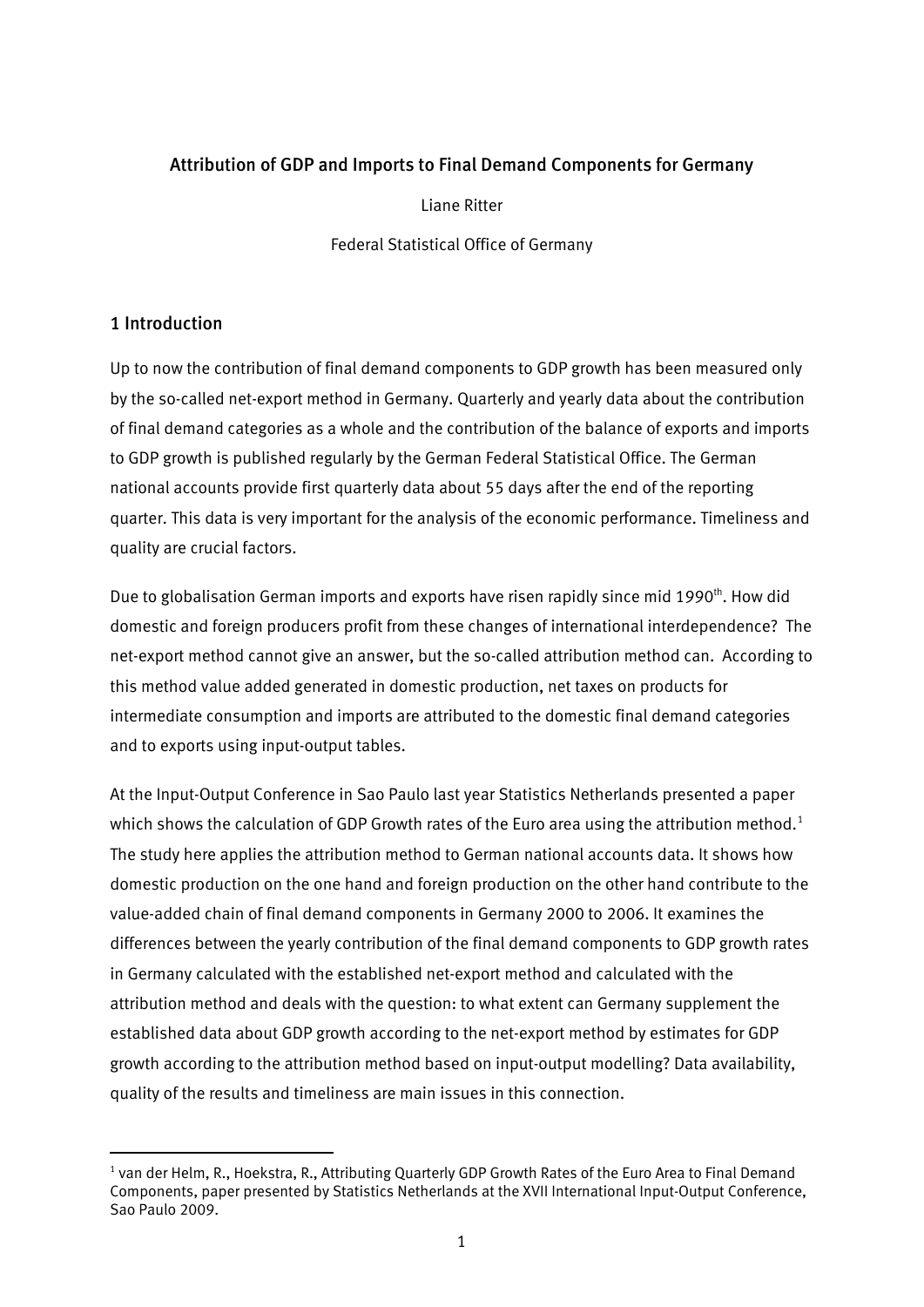#### 2 Databases

The GDP growth analysis is usually based on quarterly data and it is very timely. The challenge of the attribution method is that detailed information about final demand by product groups and data for the estimation of the input structures of the domestic production process subdivided by origin (domestic or imported) is needed.

So far the Federal Statistical Office of Germany has calculated combined input-output tables for domestic output and imports as well as input-output tables for domestic output and the import matrices only on a yearly basis. In April 2010 comparable German input-output tables are available for 1995 to 2006. They can be downloaded free of charge from the publication service of the Federal Statistical Office at www.destatis.de/shop, searching for the keyword "inputoutput". First results form German input-output accounts are usually published about 32 months after the end of the reporting year. They are going to be revised twice. For example the inputoutput tables 2005 were published in August 2008 for the first time. A revised version was provided in April 2009. The third and final results are available in April 2010.

Detailed data about final uses at purchasers' prices by category and about imports cif are calculated much earlier in Germany. Consumption expenditure of private households by product groups on a two-digit-level of the Statistical Classification of Products by Activity in the European Economic Community (CPA) is published nine months after the end of the reporting year. In addition quarterly data about consumption expenditure of private households by purposes is calculated according to the Classification of Individual Consumption by Purpose (COICOP) on a five-digit-level regularly. On a tree-digit level of the CIOCOP yearly results for consumption expenditure of private households by purposes are published for the first time three months after the end of the reporting year. The data for consumption expenditure of private households by purposes can be used to extrapolate yearly data and to estimate quarterly data for consumption expenditure of private households by product groups. For quarterly and yearly calculation of gross capital formation the so-called commodity flow approach is used in Germany. Therefore results subdivided by product groups are provided regularly at an early stage. Yearly data about capital formation by product group on a two-digit-level of the CPA is published nine months after the end of the reporting year for the first time. Exports and imports by product group are published on a two-digit level of the CPA nine months after the end of the reporting year for the first time as well. Up to now for exports and imports by product groups only yearly results are calculated. But monthly data is available from the main statistical sources for imports and exports: the foreign trade statistics provided by the Federal Statistical Office and the balance of payments statistics provided by the Deutsche Bundesbank. Therefore quarterly and earlier estimates seem to be possible.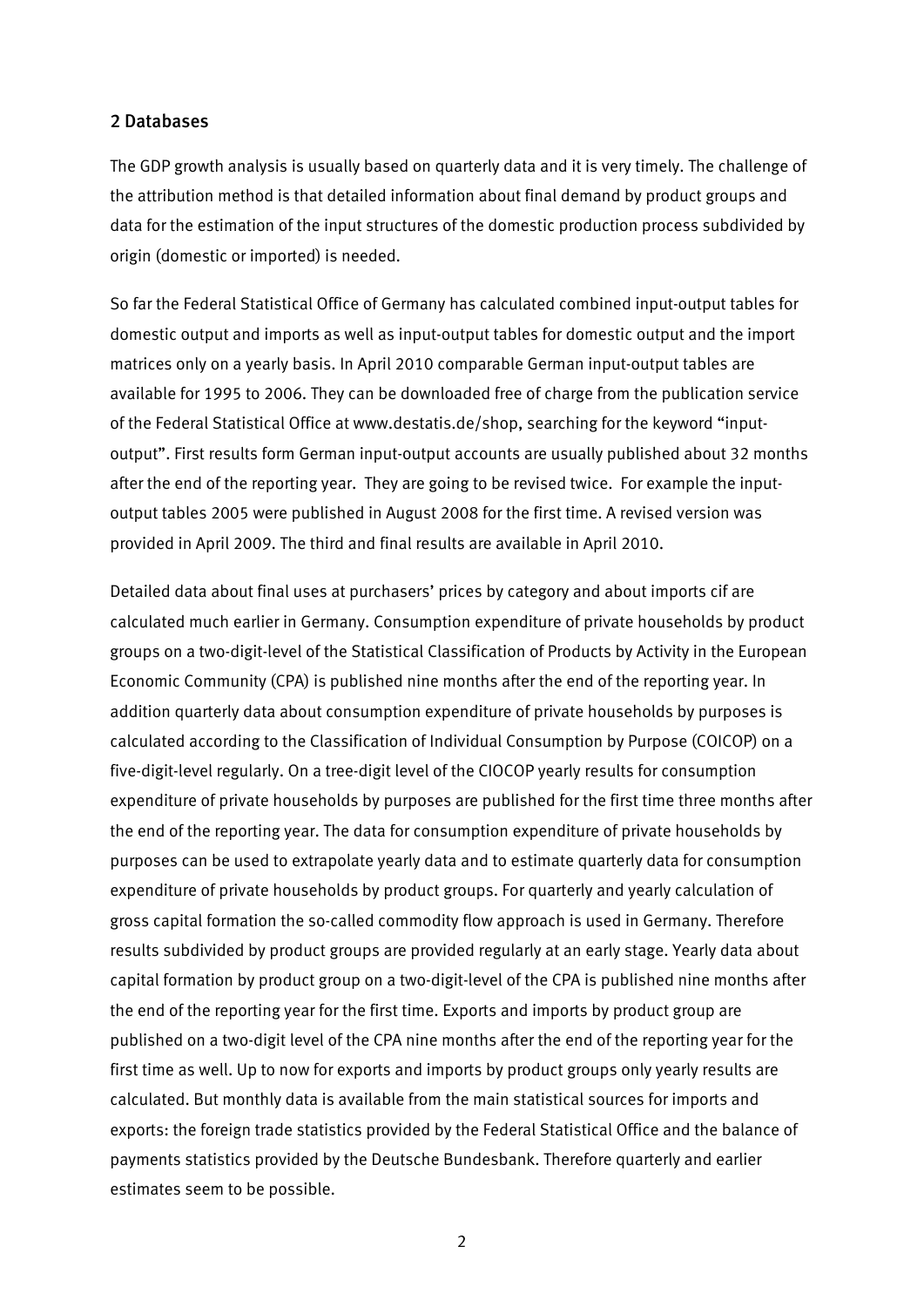The different yearly and quarterly data about final consumption expenditure, gross capital formation, imports and exports are useful sources for the estimation of GDP growth by the attribution method as long as no input-output tables are available. Nevertheless a lot of data is missing. If the attribution method is used very early, many structures will have to be taken from the last input-output tables available. For measuring quarterly GDP growth by the attribution method the input-output tables provide only yearly structures for Germany. That could cause problems between the fourth quarter of a year and the first quarter of the following year. As long as no quarterly input-output tables are available, technical splits of yearly input-output tables into quarterly input-output tables regarding the changes between adjoining years may be necessary. For first calculations three months after the end of the reporting quarter only few statistical data is available and the structures from the input-output tables can be more than three years old.

#### 2 Foreign and domestic contribution to the value added chain

Based on information about goods flows and production-related interactions within a national economy and with the rest of the world shown in the input-output tables it is possible to divide final consumption expenditure, capital formation and exports into two parts: the content of domestic GDP and the content of imports. The results show how domestic producers on the one hand and foreign countries on the other hand participate in German consumer demand, in German investment demand and in foreign demand for goods and services produced in Germany.

Domestic GDP incorporated in final use components contains GDP (value added including net taxes on the products for intermediate consumption) directly generated in the domestic production of goods and services for the final use components or generated in the domestic production of goods for intermediate consumption on an earlier stage of the domestic production process indirectly attributed to the final use components as well as net taxes on the final use components themselves.

Imports incorporated in final use components contain imported goods and services used directly in the domestic production of the goods and services for final uses or used in the domestic production of goods and services for intermediate consumption on an earlier stage of the production process indirectly attributed to the final use components as well as exports of goods from foreign origin and exports after inward processing (without the value of the processing itself). It is assumed that imported goods and services are produced completely abroad.

Table 1 shows the whole nominal value and its composition by domestic and foreign origin for the different final use components in Germany 2000 to 2006. The import share was higher in the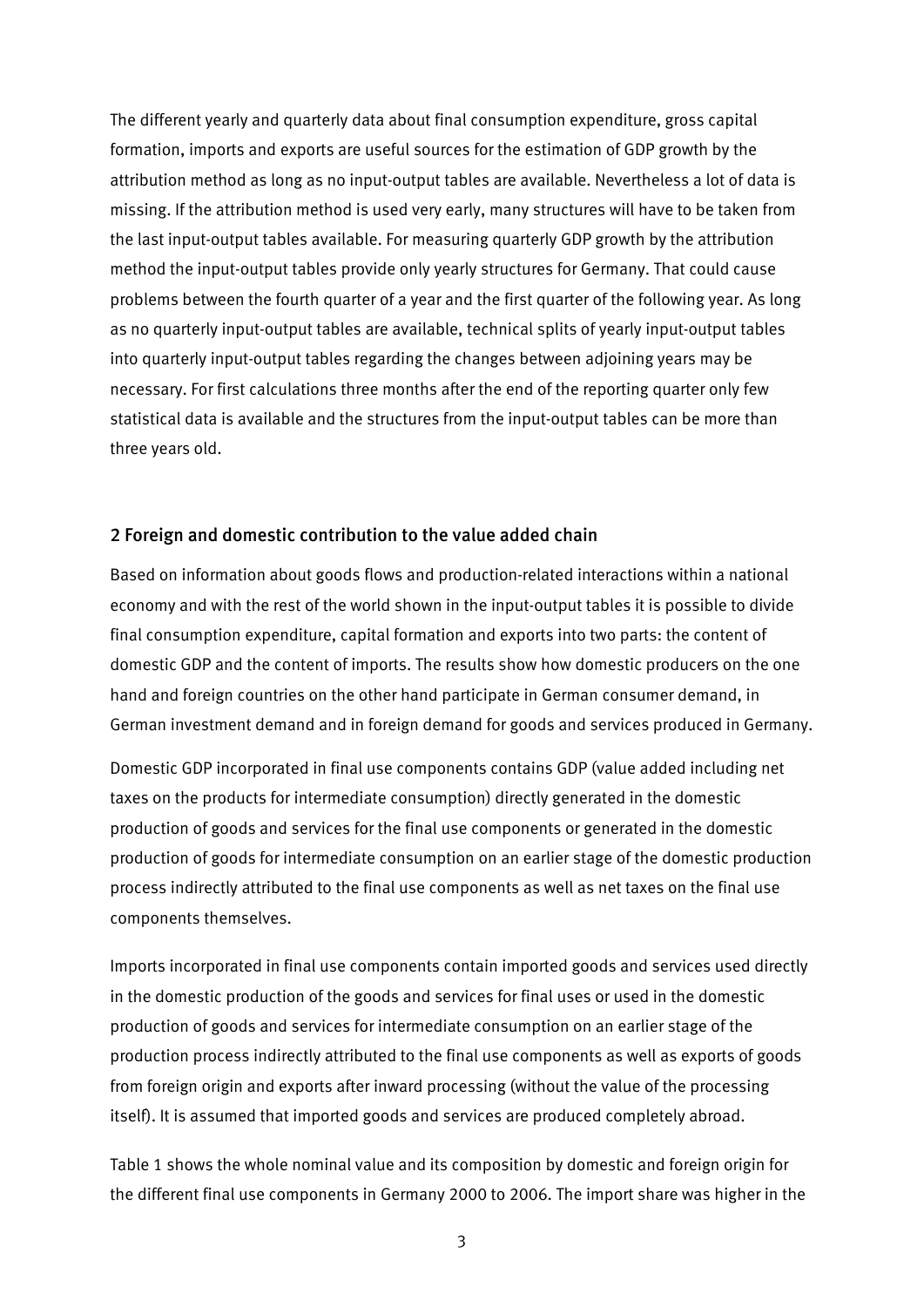|                               |                                                   | Content of              | Share of |            |  |
|-------------------------------|---------------------------------------------------|-------------------------|----------|------------|--|
| Year                          | Final uses                                        | domestic<br>GDP         | imports  | imports 1) |  |
|                               |                                                   | <b>Billion Euros</b>    |          | $\%$       |  |
| Final consumption expenditure |                                                   |                         |          |            |  |
| 2000                          | 1606<br>1315<br>18,1<br>291                       |                         |          |            |  |
| 2001                          | 1659                                              | 1357                    | 302      | 18,2       |  |
| 2002                          | 1675                                              | 1384                    | 291      | 17,4       |  |
| 2003                          | 1701                                              | 1402                    | 300      | 17,6       |  |
| 2004                          | 1719                                              | 1411                    | 308      | 17,9       |  |
| 2005                          | 1745                                              | 1418                    | 327      | 18,7       |  |
| 2006                          | 1783                                              | 1437                    | 345      | 19,4       |  |
|                               |                                                   | Gross capital formation |          |            |  |
| 2000                          | 449                                               | 323                     | 126      | 28,1       |  |
| 2001                          | 412                                               | 302                     | 110      | 26,6       |  |
| 2002                          | 370                                               | 280                     | 90       | 24,4       |  |
| 2003                          | 376                                               | 285                     | 91       | 24,2       |  |
| 2004                          | 379                                               | 281                     | 98       | 25,7       |  |
| 2005                          | 378                                               | 275                     | 103      | 27,2       |  |
| 2006                          | 410                                               | 285                     | 125      | 30,6       |  |
|                               | of which: machinery, equipment and other products |                         |          |            |  |
| 2000                          | 201                                               | 110                     | 90       | 45,0       |  |
| 2001                          | 192                                               | 107                     | 86       | 44,5       |  |
| 2002                          | 176                                               | 102                     | 74       | 41,9       |  |
| 2003                          | 174                                               | 100                     | 73       | 42,2       |  |
| 2004                          | 179                                               | 103                     | 76       | 42,5       |  |
| 2005                          | 187                                               | 105                     | 82       | 43,8       |  |
| 2006                          | 205                                               | 107                     | 98       | 47,8       |  |
| Exports                       |                                                   |                         |          |            |  |
| 2000                          | 688                                               | 424                     | 264      | 38,4       |  |
| 2001                          | 736                                               | 454                     | 282      | 38,3       |  |
| 2002                          | 766                                               | 479                     | 286      | 37,4       |  |
| 2003                          | 771                                               | 477                     | 295      | 38,2       |  |
| 2004                          | 850                                               | 518                     | 332      | 39,0       |  |
| 2005                          | 922                                               | 549                     | 373      | 40,5       |  |
| 2006                          | 1055                                              | 603                     | 452      | 42,8       |  |
| Total final uses              |                                                   |                         |          |            |  |
| 2000                          | 2744                                              | 2063                    | 681      | 24,8       |  |
| 2001                          | 2806                                              | 2113                    | 693      | 24,7       |  |
| 2002                          | 2811                                              | 2143                    | 668      | 23,8       |  |
| 2003                          | 2849                                              | 2164                    | 685      | 24,1       |  |
| 2004                          | 2948                                              | 2211                    | 737      | 25,0       |  |
| 2005                          | 3045                                              | 2242                    | 803      | 26,4       |  |
| 2006                          | 3248                                              | 2325                    | 922      | 28,4       |  |

#### Table 1 Import dependence of final use components in Germany 2000 to 2006

1) Imports contained in the final use component as a percentage of the whole nominal value of the final use component.

All values are defined in accordance with the concepts of national accounting. The sums differ from the total aggregates due to rounding differences.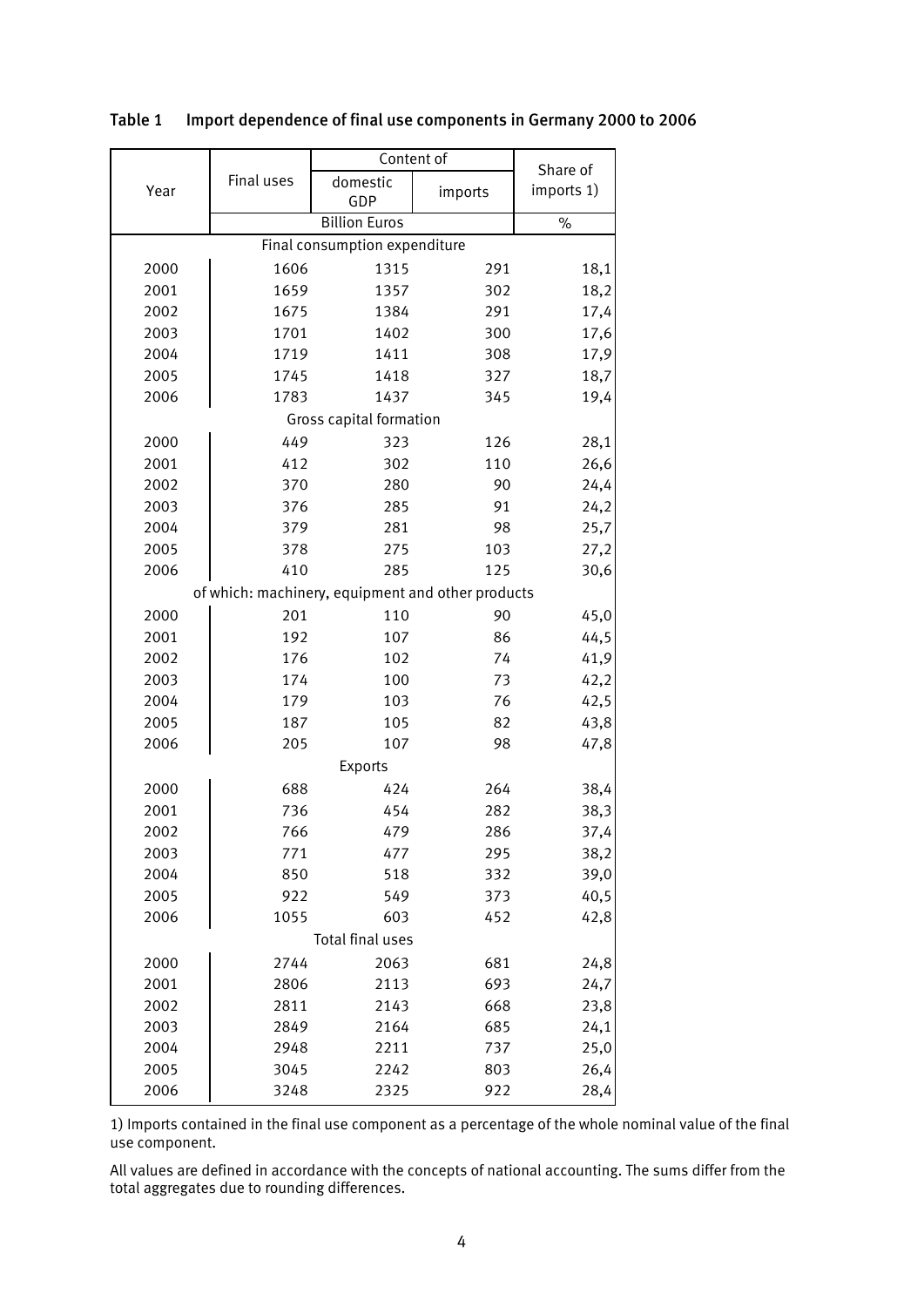year 2006 than it was in the year 2000 for final consumption expenditure, for total gross capital formation, for capital formation in machinery, equipment and other products (i.e. software, entertainment, literary or artistic originals) and for exports. It differs strongly between the final use components. The import share of final consumption expenditure was less than 20% during the whole period under review. This is mainly due to the great importance of domestic consumer demand for domestic services. Against this the import share of exports rose above 40% in the year 2005. The import share of gross capital formation varies by kind of capital goods: In the year 2006 it was 48% for machinery, equipment and other products but only 13% for construction.

|                               |                                   | Content of      |         |  |  |  |
|-------------------------------|-----------------------------------|-----------------|---------|--|--|--|
| Year                          | Final uses                        | domestic<br>GDP | imports |  |  |  |
|                               | Changes on the previous year in % |                 |         |  |  |  |
| Final consumption expenditure |                                   |                 |         |  |  |  |
| 2001                          | 3,3                               | 3,2             | 3,9     |  |  |  |
| 2002                          | 1,0                               | 2,0             | $-3,5$  |  |  |  |
| 2003                          | 1,6                               | 1,3             | 3,0     |  |  |  |
| 2004                          | 1,0                               | 0,7             | 2,6     |  |  |  |
| 2005                          | 1,5                               | 0, 5            | 6,2     |  |  |  |
| 2006                          | 2,2                               | 1,3             | 5,7     |  |  |  |
| Gross capital formation       |                                   |                 |         |  |  |  |
| 2001                          | $-8,3$                            | $-6,4$          | $-13,3$ |  |  |  |
| 2002                          | $-10,1$                           | $-7,4$          | $-17,6$ |  |  |  |
| 2003                          | 1,7                               | 2,0             | 0,7     |  |  |  |
| 2004                          | 0,7                               | $-1,4$          | 7,2     |  |  |  |
| 2005                          | $-0,2$                            | $-2,2$          | 5, 5    |  |  |  |
| 2006                          | 8,4                               | 3,4             | 21,8    |  |  |  |
|                               | Exports                           |                 |         |  |  |  |
| 2001                          | 6,9                               | 7,0             | 6,6     |  |  |  |
| 2002                          | 4,1                               | 5,6             | 1,7     |  |  |  |
| 2003                          | 0,7                               | $-0,5$          | 2,8     |  |  |  |
| 2004                          | 10,2                              | 8,7             | 12,6    |  |  |  |
| 2005                          | 8,5                               | 5,9             | 12,5    |  |  |  |
| 2006                          | 14,4                              | 10,0            | 21,0    |  |  |  |
| Total final uses              |                                   |                 |         |  |  |  |
| 2001                          | 2,3                               | 2,5             | 1,8     |  |  |  |
| 2002                          | 0,2                               | 1,4             | $-3,6$  |  |  |  |
| 2003                          | 1,4                               | 1,0             | 2,6     |  |  |  |
| 2004                          | 3,5                               | 2,2             | 7,5     |  |  |  |
| 2005                          | 3,3                               | 1,4             | 8,9     |  |  |  |
| 2006                          | 6,6                               | 3,7             | 14,9    |  |  |  |

Table 2 Nominal growth rates of final uses and their content of domestic and foreign GDP 2001 to 2006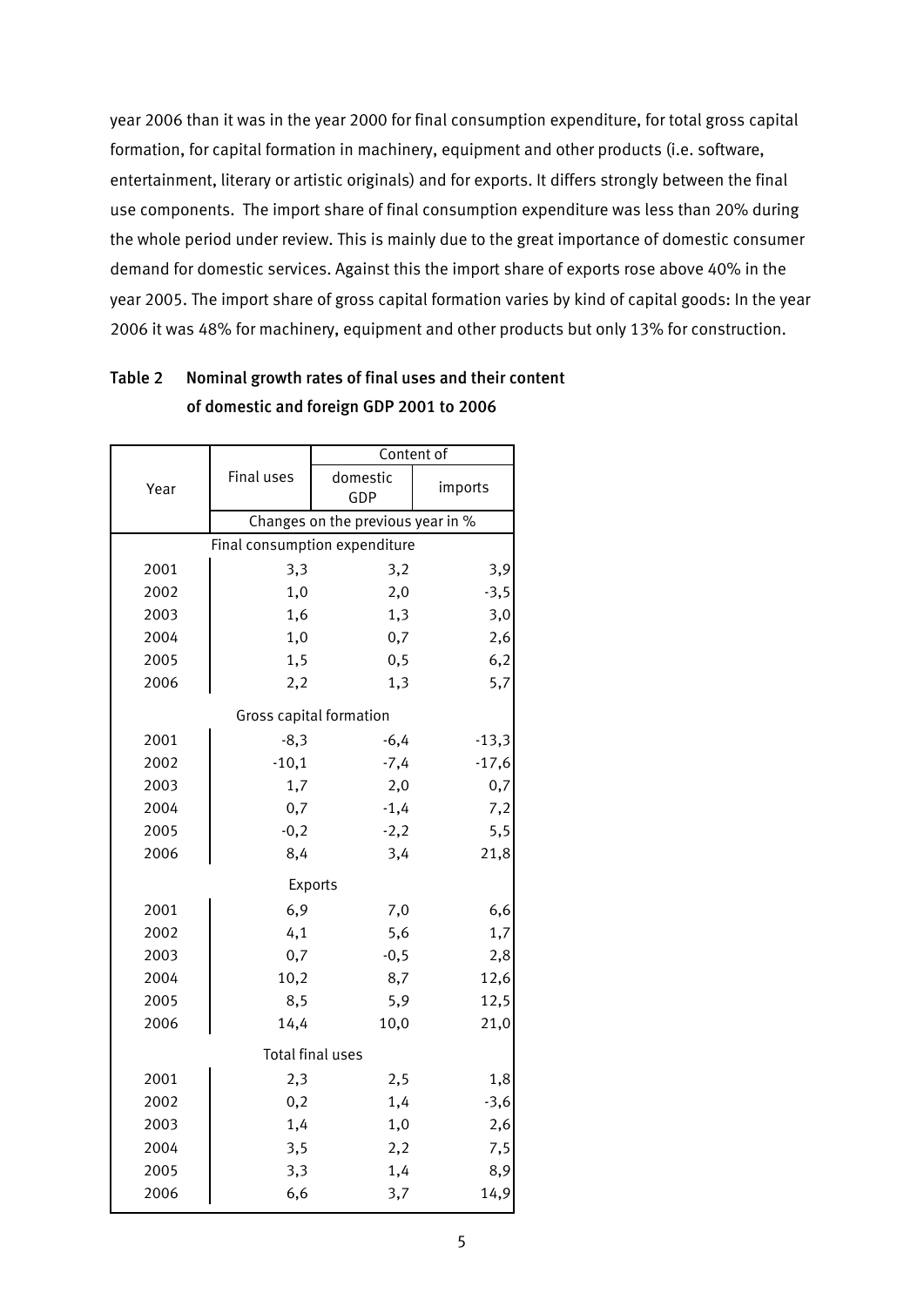Table 2 shows the annual nominal growth rates of final consumption expenditure, gross capital formation and exports. The nominal growth rates of domestic GDP incorporated in final uses partly differ considerably from the nominal growth rates of the whole final use for consumption, for gross capital formation and for exports from 2000 to 2006. One therefore gets valuable additional information for the analysis of the economic development by the application of the attribution method.

For example: In the year 2002 gross capital formation decreased 10.1%, but the domestic GDP derived from domestic production for domestic capital formation dropped only 7.4% while the content of imports went down 17.6%. Therefore foreign countries suffered much more form the weakness of German capital formation in the year 2002 than the domestic economy. On the other hand foreign countries benefited more from the increase of German exports 2004 to 2006 than the domestic economy. 2006 exports from Germany increased 14.4%. But the content of domestic GDP rose only 10% while the content of imports went up 21%. The export of goods from foreign origin increased higher-than-average.

#### 3 Real growth of GDP: net-export method versus attribution method

In the analysis of the economic development the contributions of domestic demand and of foreign demand to real growth of GDP play an important role. Up to now they are calculated with the net-export method in German national accounts using a "comparative approach": The contribution to growth rates of a certain aggregate are determined as difference between the GDP growth rate and a hypothetical growth rate that would result if the aggregate did not show any change.

 For the application of the net-export method specific deflators are used to convert the nominal values of the different final use components and the nominal values of the imports on previous year prices. For the application of the attribution method no appropriate deflators are available. Gross value added generated in many different branches is incorporated in every domestic product for final use. Therefore it would be best practice, if the value added incorporated in the final use components was converted on previous years prices with input-output tables in prices of the previous year. But these tables are not available for Germany. In this study the GDP deflator is generally used for all final use components to convert the content of domestic GDP on prices of the previous year. This method seems to be second best. Specific deflators for final consumption expenditure, gross capital formation and exports can only be used for the netexport method. They are unsuitable for the attribution method because they can strongly be influenced by the development import prices.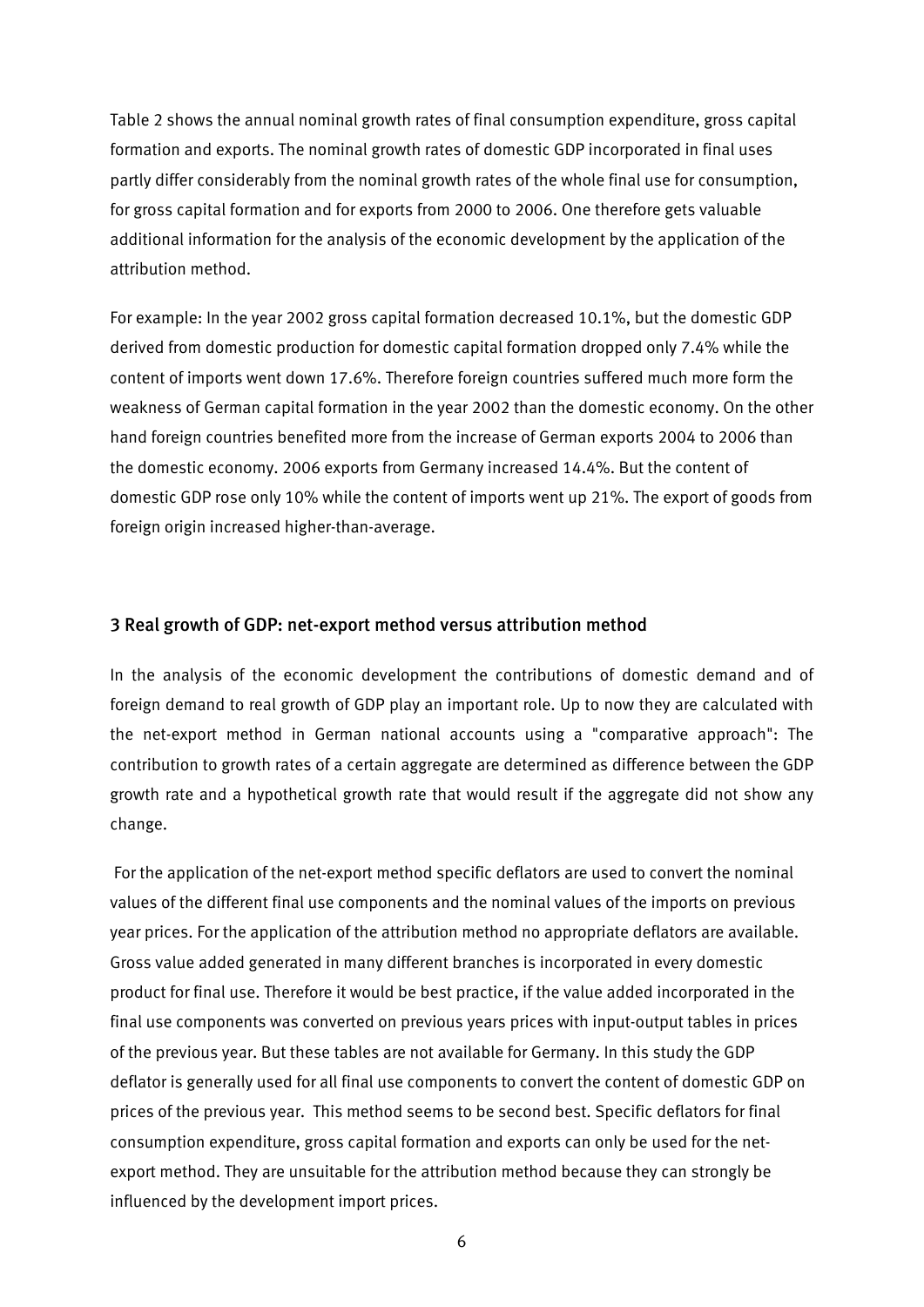| Year                    | Attribution<br>method         | Net-export<br>method | Difference |  |  |
|-------------------------|-------------------------------|----------------------|------------|--|--|
|                         | %-points                      |                      |            |  |  |
|                         | Final consumption expenditure |                      |            |  |  |
| 2001                    | 1,2                           | 1,2                  | 0,0        |  |  |
| 2002                    | 0,4                           | $-0,2$               | 0,6        |  |  |
| 2003                    | 0,1                           | 0,2                  | $-0,1$     |  |  |
| 2004                    | $-0,2$                        | $-0,1$               | $-0,1$     |  |  |
| 2005                    | $-0,1$                        | 0,3                  | $-0,4$     |  |  |
| 2006                    | 0,9<br>0, 5                   |                      | $-0,4$     |  |  |
| Gross capital formation |                               |                      |            |  |  |
| 2001                    | $-1,2$                        | $-1,7$               | 0, 5       |  |  |
| 2002                    | $-1,2$                        | $-1,8$               | 0,6        |  |  |
| 2003                    | 0,1                           | 0,4                  | $-0,3$     |  |  |
| 2004                    | $-0,3$                        | $-0,1$               | $-0,2$     |  |  |
| 2005                    | $-0,4$                        | $-0,3$               | $-0,1$     |  |  |
| 2006                    | 0,4                           | 1,2                  | $-0,8$     |  |  |
| Foreign demand 1)       |                               |                      |            |  |  |
| 2001                    | 1,2                           | 1,7                  | $-0,4$     |  |  |
| 2002                    | 0,9                           | 2,0                  | $-1,1$     |  |  |
| 2003                    | $-0,4$                        | $-0,8$               | 0,4        |  |  |
| 2004                    | 1,7                           | 1,4                  | 0,4        |  |  |
| 2005                    | 1,2                           | 0,8                  | 0, 5       |  |  |
| 2006                    | 2,3                           | 1,0                  | 1,2        |  |  |
|                         | GDP                           |                      |            |  |  |
| 2001                    | 1,2                           | 1,2                  | 0,0        |  |  |
| 2002                    | 0,0                           | 0,0                  | 0,0        |  |  |
| 2003                    | $-0,2$                        | $-0,2$               | 0,0        |  |  |
| 2004                    | 1,2                           | 1,2                  | 0,0        |  |  |
| 2005                    | 0,8                           | 0,8                  | 0,0        |  |  |
| 2006                    | 3,2<br>3,2                    |                      | 0,0        |  |  |

## Table 3 Contribution of final demand to the growth of price-adjusted GDP 2001 to 2006

1) Attribution method: domestic GDP included in exports; net-export method: exports minus imports. All values are defined in accordance with the concepts of national accounting. The sums differ from the total aggregates due to rounding differences.

Table 3 shows differences between the contributions of final demand components to the growth of price-adjusted GDP calculated with the net-export method and the attribution method. For final consumption expenditure, for gross capital formation and for foreign demand these differences are between -1.1% and +1.2% for the years 2001 to 2006. Particularly strong differences occurred 2002 when the economic growth came for a standstill in Germany. Due to a real decrease of imports (-1.4%) the contribution of final consumption to GDP growth still remained positive (+0.4%) according to the attribution method in the year 2002. According to the net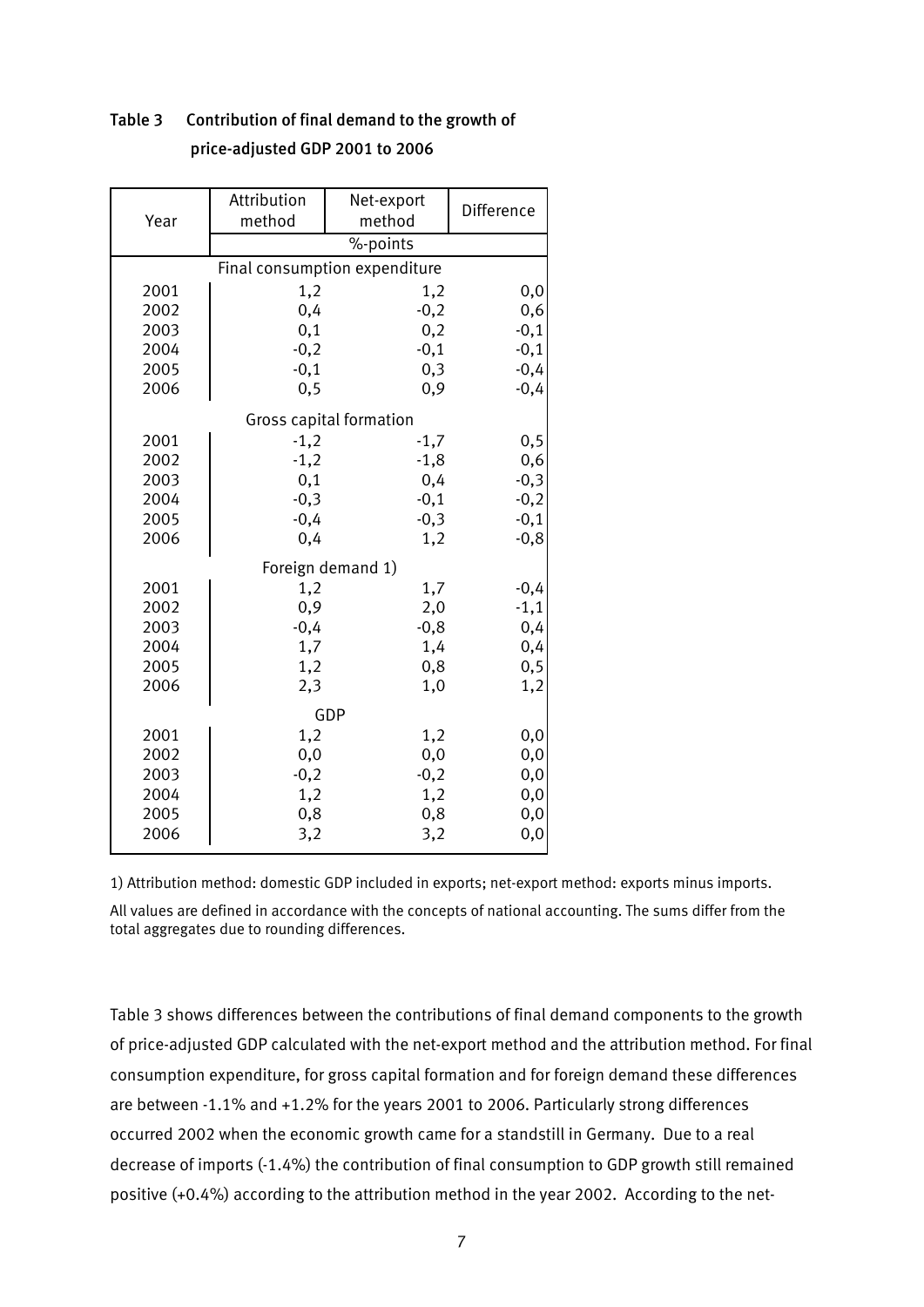export method contribution of final consumption to GDP growth was slightly negative already (- 0.2%) in the year 2002. For gross capital formation the negative contribution to the growth of GDP was lesser according to the attribution method than according to the net-export method in the year 2002. On the other hand, the contribution of the exports to GDP growth according to the attribution method (+0.9%) was much lower than the contribution of the balance of exports and imports according to the net-export method (+2.0%).

#### 4 Input-output tables of previous years

It is too late to calculate contribution of final use categories to GDP growth for the first time, when input-output tables are available for the reporting year in Germany. More than two year after the reporting year the results would be outdated for current economic analyses. Therefore one has to answer the question: can the attribution method be based on input-output tables of previous years? The impact of the input-output tables for different years on GDP attributed to final use components has been analysed by the following model calculation: For the reporting years 2000 to 2005 data about final consumption expenditure, gross fixed capital formation and exports are taken from the input-output tables for domestic production of the reporting years. The Leontief coefficients and the import coefficients of domestic production by branches are taken from the input-output tables of the four years before the reporting year. Due to the temporal inconsistency of the data base a difference between the sum of imported intermediate consumption in the model calculations and the sum of imported intermediate consumption in the input-output tables of the reporting years occurs. This difference is attributed proportionally to the imported goods and services for intermediate consumption incorporated in the different final use components.

Table 4 shows how the results of the model calculation for GDP attributed to final use components differ from the results calculated with input-output tables of the reporting years. The differences are mostly 0.5 and less even if the input-output tables are four years old. That means that the input structures do not vary too strongly in Germany from year to year and GDP attributed to the final use components is influenced only little by the use of older input output tables.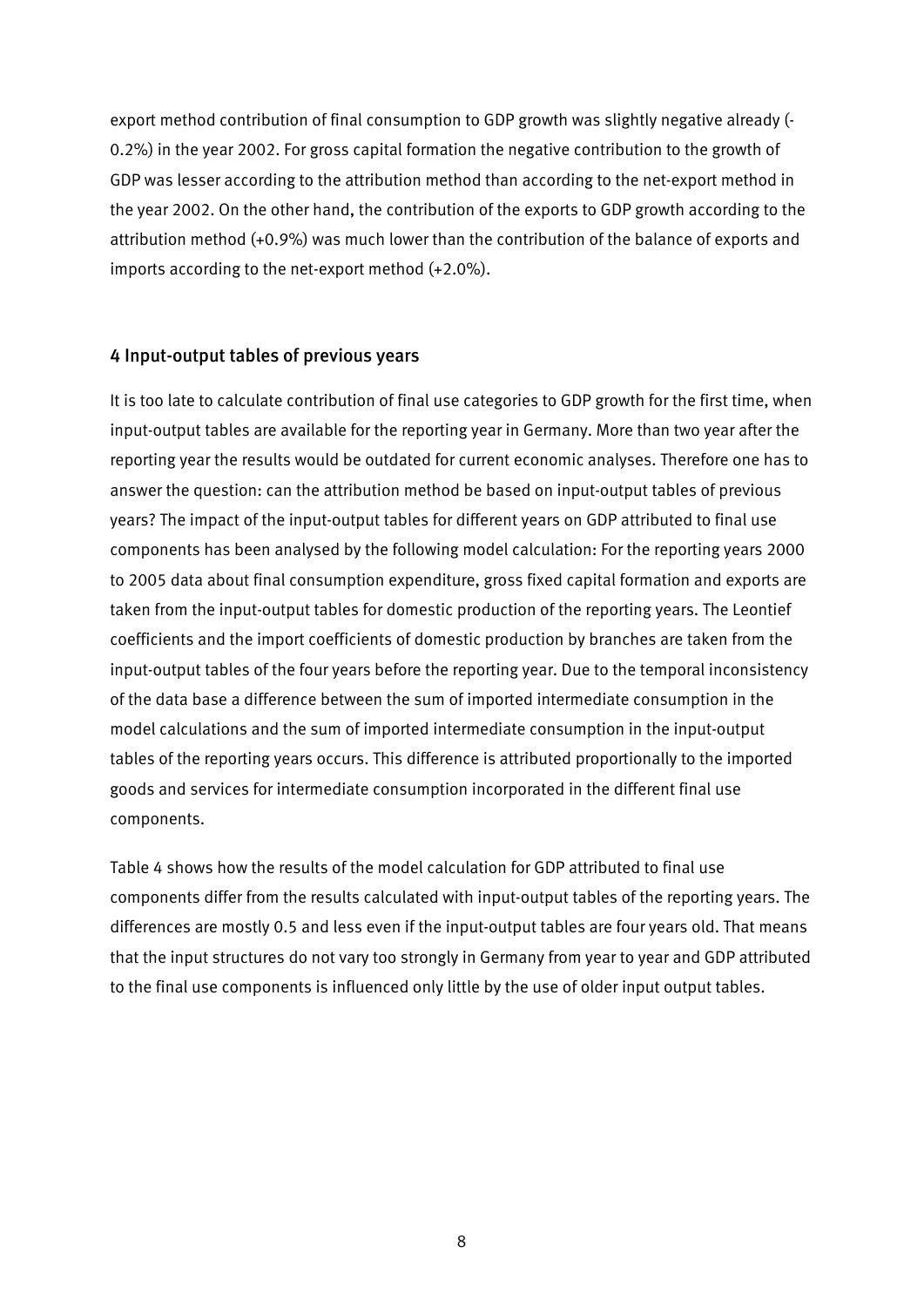|                               | GDP attributed to final use components          |                                                        |        |        |  |
|-------------------------------|-------------------------------------------------|--------------------------------------------------------|--------|--------|--|
| Year t                        | based on input-output tables (IOTs) of the year |                                                        |        |        |  |
|                               | $t-1$                                           | $t-2$                                                  | $t-3$  | $t-4$  |  |
|                               |                                                 | Difference to results based on IOTs of the year t in % |        |        |  |
| Final consumption expenditure |                                                 |                                                        |        |        |  |
| 2001                          | 0,1                                             |                                                        |        |        |  |
| 2002                          | $-0,1$                                          | 0,0                                                    |        |        |  |
| 2003                          | $-0,1$                                          | $-0,2$                                                 | $-0,1$ |        |  |
| 2004                          | $-0,1$                                          | $-0,2$                                                 | $-0,3$ | $-0,2$ |  |
| 2005                          | 0,2                                             | 0,0                                                    | $-0,1$ | $-0,2$ |  |
| Gross capital formation       |                                                 |                                                        |        |        |  |
| 2001                          | 0,0                                             |                                                        |        |        |  |
| 2002                          | $-0,5$                                          | $-0,6$                                                 |        |        |  |
| 2003                          | 0,3                                             | $-0,1$                                                 | $-0,2$ |        |  |
| 2004                          | 0,1                                             | 0,4                                                    | 0,0    | 0,0    |  |
| 2005                          | $-0,2$                                          | 0,0                                                    | 0,4    | $-0,2$ |  |
| Exports                       |                                                 |                                                        |        |        |  |
| 2001                          | $-0,3$                                          |                                                        |        |        |  |
| 2002                          | 0, 5                                            | 0,3                                                    |        |        |  |
| 2003                          | 0,0                                             | 0, 5                                                   | 0,3    |        |  |
| 2004                          | 0,3                                             | 0,3                                                    | 0,8    | 0, 5   |  |
| 2005                          | $-0,3$                                          | 0,0                                                    | 0,0    | 0, 5   |  |
|                               |                                                 |                                                        |        |        |  |

# Table 4 Changes in the results of attributed GDP to final demand 2001 to 2005 using different input-output tables of the past

### 5 Conclusions

The attribution method provides valuable additional information about the economic development. The results for Germany show that the import shares of final consumption expenditure, gross capital formation and exports vary over time. For gross capital formation and for exports they were much higher in the year 2006 than in the year 2000. The contribution of final demand components to the growth of price-adjusted GDP depends on the method used. It differs more or less strongly between the net-export method and the attribution method. From 2001 to 2006 the yearly difference was between -1.1% and 1.3% in Germany.

The net-export method can not be replaced by the attribution method. The attribution method needs very detailed data about production and final uses by product groups and about import shares. Most of this information has to be taken from input-output tables. They can only be calculated with a long time-lag, because the complete detailed statistical data base is available with a time-lag as well and the calculation of input-output tables is very time-consuming.